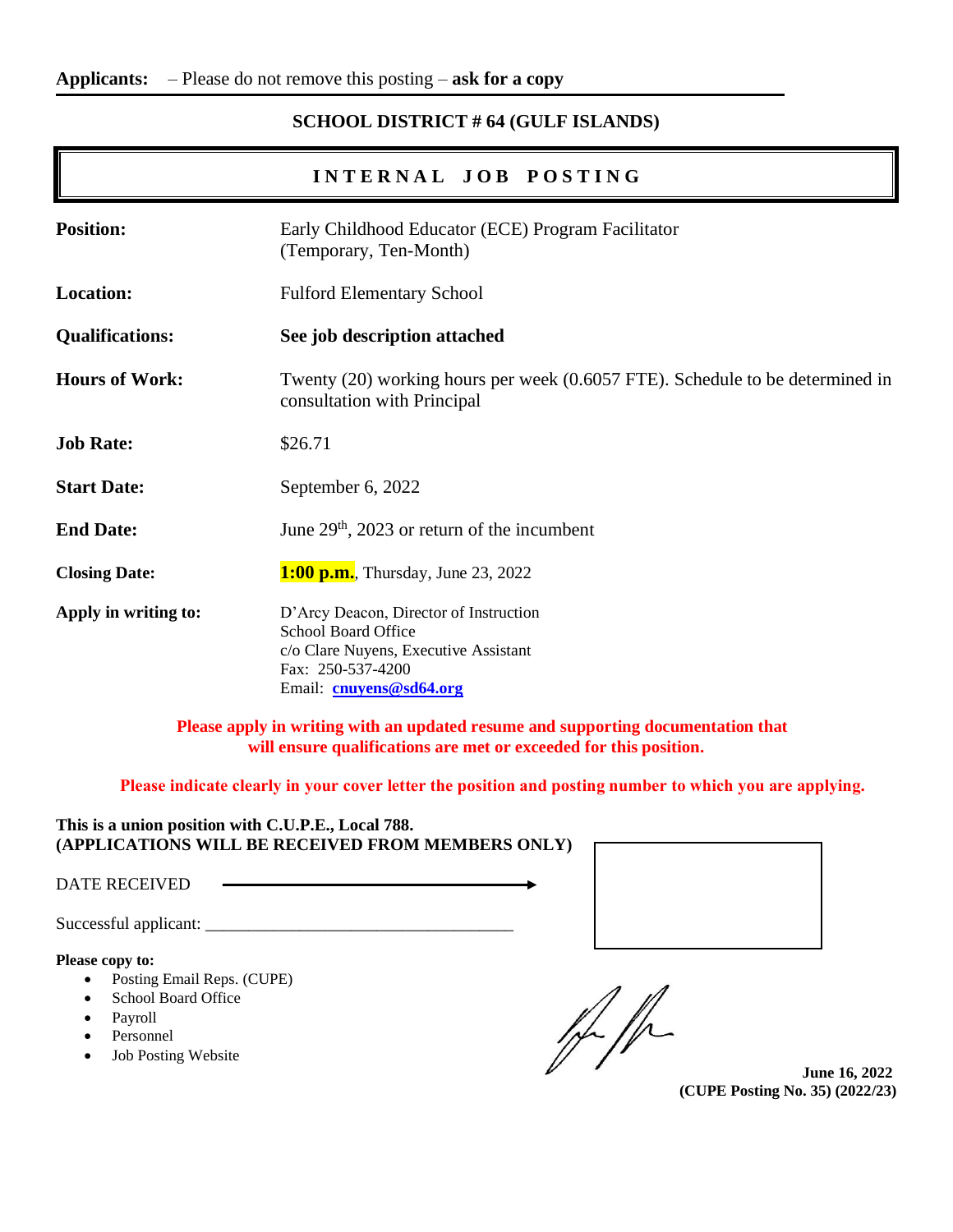### **SCHOOL DISTRICT #64 (Gulf Islands) Job Description Early Childhood Education (ECE) Program Facilitator**

## **SUMMARY**

Oversees the day-to-day operations for the Strong Start BC program and ensures that the goals and objectives of the program are met. The ECE Program Facilitator is responsible for creating and facilitating the program environment where parents and caregivers participate alongside their children in an interactive, play based setting.

## **KEY DUTIES AND RESPONSIBILITIES**

### *Program Management:*

- Ensure that the programs and activities are developed and maintained in response to the Strong Start BC guidelines
- Create a family-friendly environment that provides safety and security for children and their caregivers
- Maintain detailed daily program statistics
- Record monthly and quarterly statistics for district and Ministry of Education
- Produce reports and work plans in cooperation with the district as required
- Attend, as required, meetings that pertain to Strong Start BC
- Work closely with and understand the requirements of the school personnel and district and Ministry policy and procedures
- Develop and maintain positive working relationships with community partners<br>• Promote the Strong Start program as required
- Promote the Strong Start program as required
- Promote awareness of quality early learning and care
- Supervise expenditures within the existing budget allowance
- Make budget recommendations

# **SERVICE DELIVERY**

- Lead early learning activities, including stories, music and art, to help children grow linguistically, physically, socially, emotionally
- Facilitate pre-school age children to get ready for kindergarten
- Interpret trends in the field of early childhood education and care
- Plan and facilitate the delivery of the daily program
- Set up and take down daily, as necessary, program materials and equipment
- Provide opportunities for parents/caregivers to observe and practice effective strategies that support early learning
- Provide current early learning and care information to parents and the community
- Help parents and caregivers to reflect on their child's learning and development
- Encourage parent involvement and participation in the program
- Promote, support and facilitate parent/caregiver child relationships
- Respond to parent, family and community requests for information and resources
- Make referrals to community services as needed
- Meet with parents as needed on an outreach basis
- Respect parental and cultural values, goals, and expectations
- Maintain confidentiality in all matters relating to children and parents except where law requires disclosure